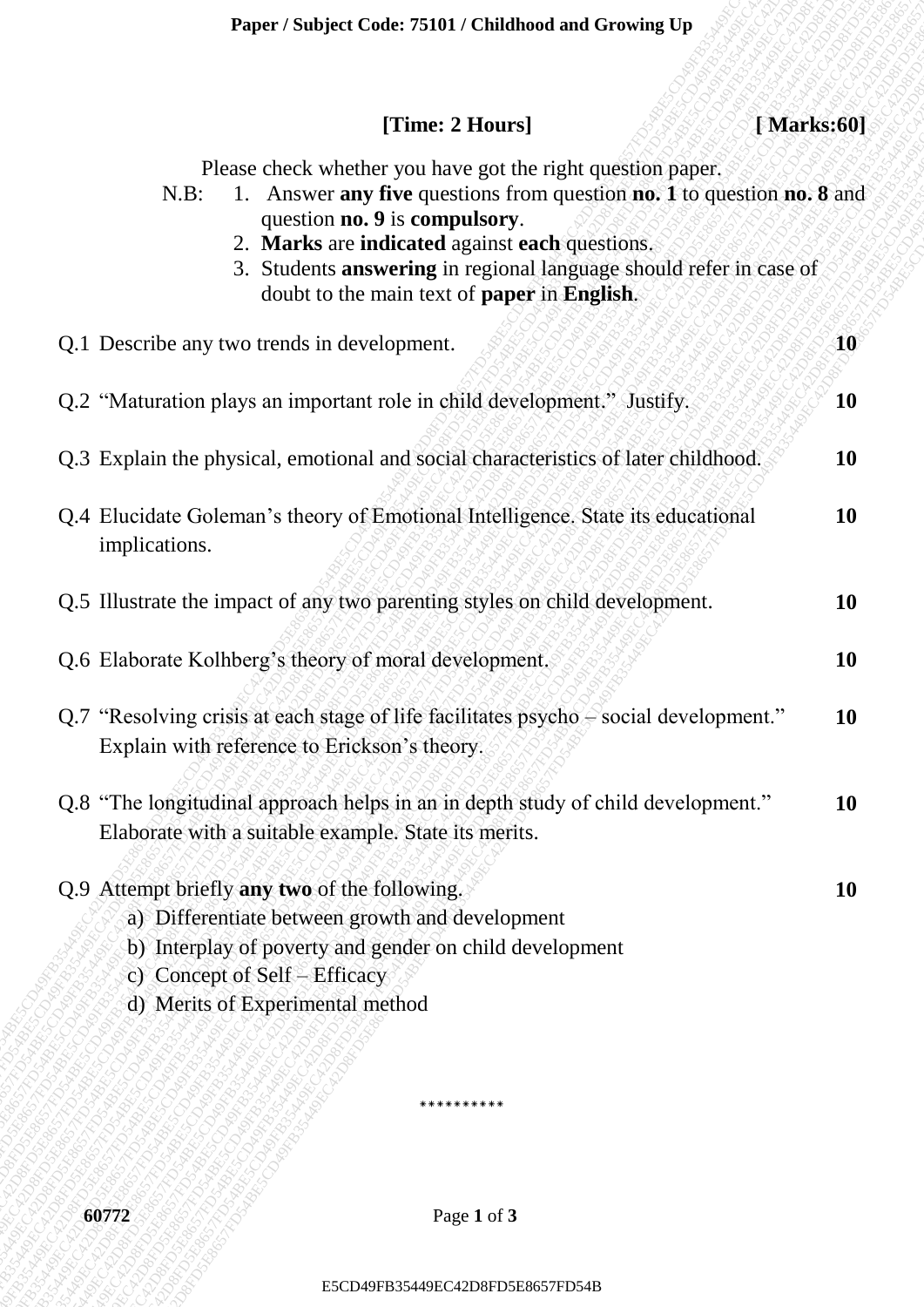## **Paper / Subject Code: 75101 / Childhood and Growing Up**

|                             | मराठी अनुवाद                                                                                                                                                                                               |                                                                                         |
|-----------------------------|------------------------------------------------------------------------------------------------------------------------------------------------------------------------------------------------------------|-----------------------------------------------------------------------------------------|
|                             | [वेळ: २ तास]                                                                                                                                                                                               | $\left[\overline{\mathbf{u}}\overline{\mathbf{u}}\mathbf{u}\mathbf{u}\mathbf{c}\right]$ |
| $\mathcal{S}_{\cdot}$       | विकासाच्या कोणत्याही दोन प्रवाहांचे वर्णन करा.                                                                                                                                                             | १०                                                                                      |
| २.                          | ''बालकाच्या विकासात परिपक्वता महत्त्वपूर्ण भूमिका बजावते.'' समर्थन करा.                                                                                                                                    | १०                                                                                      |
| ३.                          | उत्तर बाल्यावस्थेची शारीरिक, भावनिक आणि सामाजिक वैशिष्टये स्पष्ट करा.                                                                                                                                      | १०                                                                                      |
| $\lambda^{\cdot}$           | गोलमनची भावनिक बुद्धिमत्तेची उपपत्ति विशद करा. त्याचे शैक्षणिक फलितार्थ लिहा.                                                                                                                              | १०                                                                                      |
| $\mathcal{L}_{\mathcal{L}}$ | बालकाच्या विकासावर कोणत्याही दोन पालकत्त्व शैलींचा प्रभाव सोदाहरण स्पष्ट करा.                                                                                                                              | १०                                                                                      |
| ६.                          | कोलबर्गची नैतिक विकासाची उपपत्ति सविस्तर लिहा.                                                                                                                                                             | 80                                                                                      |
|                             | ७. 'जीवनाच्या प्रत्येक अवस्थेत संघर्षाचे निराकरण मनोसामाजिक विकास सुसाध्य बनवते.'' एरिकसनच्या १०<br>उपपत्तिच्या संदर्भात स्पष्ट करा.                                                                       |                                                                                         |
| $\mathcal{L}_{\text{L}}$    | 'रेखीय उपागम बालविकासाच्या सखोल अभ्यासास सहाय्य करतो." योग्य उदाहरणासह सविस्तर<br>लिहा. त्याचे गुण लिहा.                                                                                                   | १०                                                                                      |
| $\mathcal{S}$ .             | खालीलपैकी <b>कोणत्याही दोहोंवर</b> थोडक्यात लिहा.<br>अ) वाढ आणि विकासातील भेद<br>ब) बाल विकासावर गरिबी आणि लिंगभाव यातील परस्परक्रियेचा प्रभाव<br>क) स्व सामर्थ्याची संकल्पना<br>ड) प्रायोगिक पद्धतीचे गुण | १०                                                                                      |
|                             |                                                                                                                                                                                                            |                                                                                         |
|                             | 60772<br>Page 2 of 3                                                                                                                                                                                       |                                                                                         |